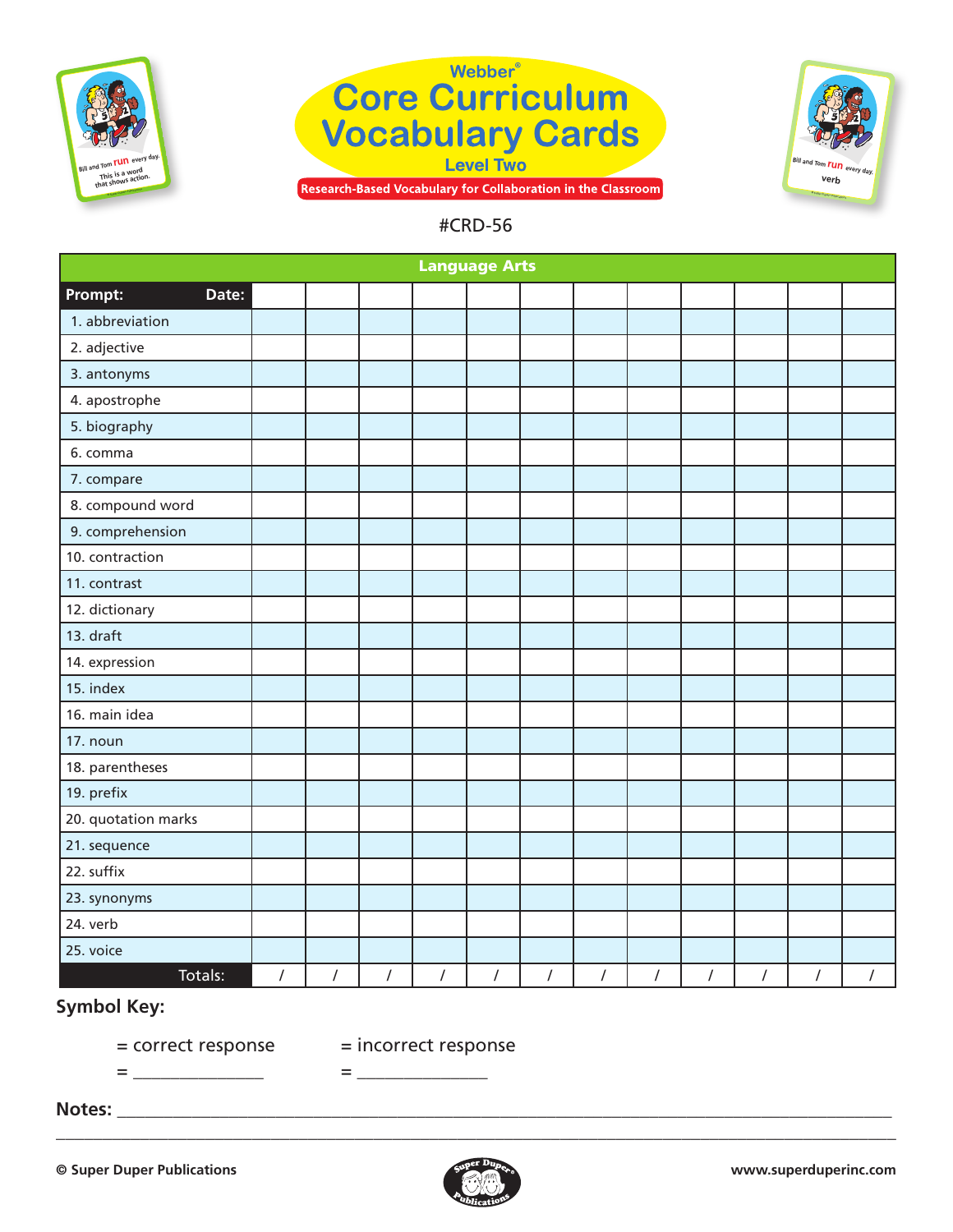





| <b>Math</b>        |                |                |                |                |            |                |                |                |                |                |            |                |
|--------------------|----------------|----------------|----------------|----------------|------------|----------------|----------------|----------------|----------------|----------------|------------|----------------|
| Prompt:<br>Date:   |                |                |                |                |            |                |                |                |                |                |            |                |
| 1. addends         |                |                |                |                |            |                |                |                |                |                |            |                |
| 2. analog clock    |                |                |                |                |            |                |                |                |                |                |            |                |
| 3. area            |                |                |                |                |            |                |                |                |                |                |            |                |
| 4. array           |                |                |                |                |            |                |                |                |                |                |            |                |
| 5. calendar        |                |                |                |                |            |                |                |                |                |                |            |                |
| 6. Celsius         |                |                |                |                |            |                |                |                |                |                |            |                |
| 7. congruent       |                |                |                |                |            |                |                |                |                |                |            |                |
| 8. data            |                |                |                |                |            |                |                |                |                |                |            |                |
| 9. digital clock   |                |                |                |                |            |                |                |                |                |                |            |                |
| 10. dime           |                |                |                |                |            |                |                |                |                |                |            |                |
| 11. division       |                |                |                |                |            |                |                |                |                |                |            |                |
| 12. dollar         |                |                |                |                |            |                |                |                |                |                |            |                |
| 13. estimate       |                |                |                |                |            |                |                |                |                |                |            |                |
| 14. Fahrenheit     |                |                |                |                |            |                |                |                |                |                |            |                |
| 15. foot           |                |                |                |                |            |                |                |                |                |                |            |                |
| 16. fraction       |                |                |                |                |            |                |                |                |                |                |            |                |
| 17. minuend        |                |                |                |                |            |                |                |                |                |                |            |                |
| 18. multiplication |                |                |                |                |            |                |                |                |                |                |            |                |
| 19. pattern        |                |                |                |                |            |                |                |                |                |                |            |                |
| 20. perimeter      |                |                |                |                |            |                |                |                |                |                |            |                |
| 21. picture graph  |                |                |                |                |            |                |                |                |                |                |            |                |
| 22. place value    |                |                |                |                |            |                |                |                |                |                |            |                |
| 23. quarter        |                |                |                |                |            |                |                |                |                |                |            |                |
| 24. volume         |                |                |                |                |            |                |                |                |                |                |            |                |
| 25. yard           |                |                |                |                |            |                |                |                |                |                |            |                |
| Totals:            | $\overline{1}$ | $\overline{1}$ | $\overline{1}$ | $\overline{1}$ | $\sqrt{ }$ | $\overline{I}$ | $\overline{I}$ | $\overline{I}$ | $\overline{I}$ | $\overline{I}$ | $\sqrt{ }$ | $\overline{I}$ |

### **Symbol Key:**

= \_\_\_\_\_\_\_\_\_\_\_\_\_\_ = \_\_\_\_\_\_\_\_\_\_\_\_\_\_

= correct response = incorrect response

**Notes:** \_\_\_\_\_\_\_\_\_\_\_\_\_\_\_\_\_\_\_\_\_\_\_\_\_\_\_\_\_\_\_\_\_\_\_\_\_\_\_\_\_\_\_\_\_\_\_\_\_\_\_\_\_\_\_\_\_\_\_\_\_\_\_\_\_\_\_\_\_\_\_\_\_\_\_\_\_\_\_\_\_\_\_

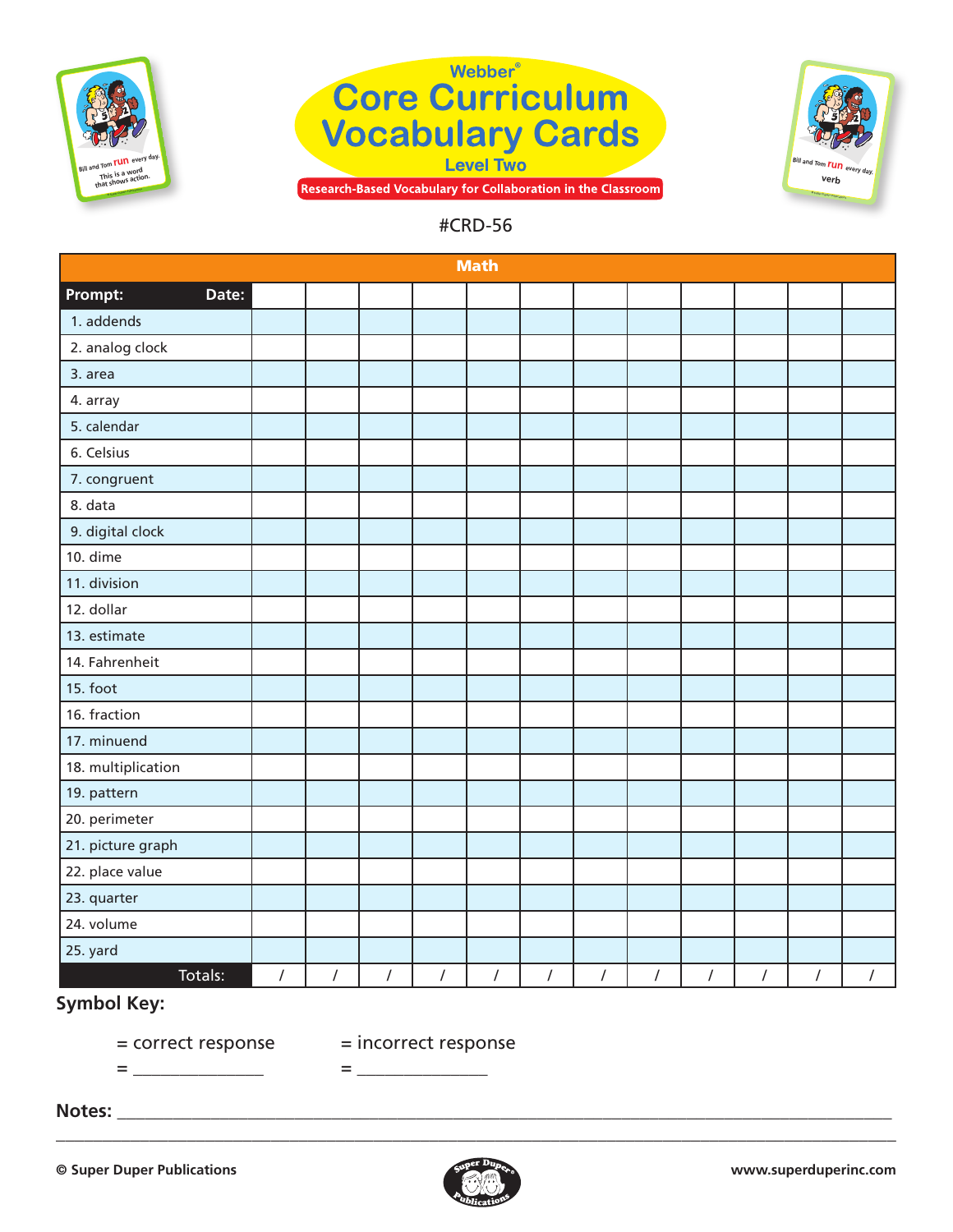





|                     |            |                |                |            | Science        |                |                |                |                |                |                |                |
|---------------------|------------|----------------|----------------|------------|----------------|----------------|----------------|----------------|----------------|----------------|----------------|----------------|
| Prompt:<br>Date:    |            |                |                |            |                |                |                |                |                |                |                |                |
| 1. atmosphere       |            |                |                |            |                |                |                |                |                |                |                |                |
| 2. cause and effect |            |                |                |            |                |                |                |                |                |                |                |                |
| 3. cells            |            |                |                |            |                |                |                |                |                |                |                |                |
| 4. classify         |            |                |                |            |                |                |                |                |                |                |                |                |
| 5. cloud            |            |                |                |            |                |                |                |                |                |                |                |                |
| 6. condensation     |            |                |                |            |                |                |                |                |                |                |                |                |
| 7. evaporation      |            |                |                |            |                |                |                |                |                |                |                |                |
| 8. exercise         |            |                |                |            |                |                |                |                |                |                |                |                |
| 9. experiment       |            |                |                |            |                |                |                |                |                |                |                |                |
| 10. fossils         |            |                |                |            |                |                |                |                |                |                |                |                |
| 11. habitats        |            |                |                |            |                |                |                |                |                |                |                |                |
| 12. hypothesis      |            |                |                |            |                |                |                |                |                |                |                |                |
| 13. investigate     |            |                |                |            |                |                |                |                |                |                |                |                |
| 14. life cycle      |            |                |                |            |                |                |                |                |                |                |                |                |
| 15. magnet          |            |                |                |            |                |                |                |                |                |                |                |                |
| 16. mineral         |            |                |                |            |                |                |                |                |                |                |                |                |
| 17. motion          |            |                |                |            |                |                |                |                |                |                |                |                |
| 18. observe         |            |                |                |            |                |                |                |                |                |                |                |                |
| 19. organism        |            |                |                |            |                |                |                |                |                |                |                |                |
| 20. precipitation   |            |                |                |            |                |                |                |                |                |                |                |                |
| 21. predator        |            |                |                |            |                |                |                |                |                |                |                |                |
| 22. prey            |            |                |                |            |                |                |                |                |                |                |                |                |
| 23. recycle         |            |                |                |            |                |                |                |                |                |                |                |                |
| 24. rotate          |            |                |                |            |                |                |                |                |                |                |                |                |
| 25. weather         |            |                |                |            |                |                |                |                |                |                |                |                |
| Totals:             | $\sqrt{ }$ | $\overline{1}$ | $\overline{1}$ | $\sqrt{ }$ | $\overline{1}$ | $\overline{I}$ | $\overline{1}$ | $\overline{I}$ | $\overline{I}$ | $\overline{1}$ | $\overline{1}$ | $\overline{1}$ |

# **Symbol Key:**

= \_\_\_\_\_\_\_\_\_\_\_\_\_\_ = \_\_\_\_\_\_\_\_\_\_\_\_\_\_

= correct response = incorrect response

**Notes:** \_\_\_\_\_\_\_\_\_\_\_\_\_\_\_\_\_\_\_\_\_\_\_\_\_\_\_\_\_\_\_\_\_\_\_\_\_\_\_\_\_\_\_\_\_\_\_\_\_\_\_\_\_\_\_\_\_\_\_\_\_\_\_\_\_\_\_\_\_\_\_\_\_\_\_\_\_\_\_\_\_\_\_

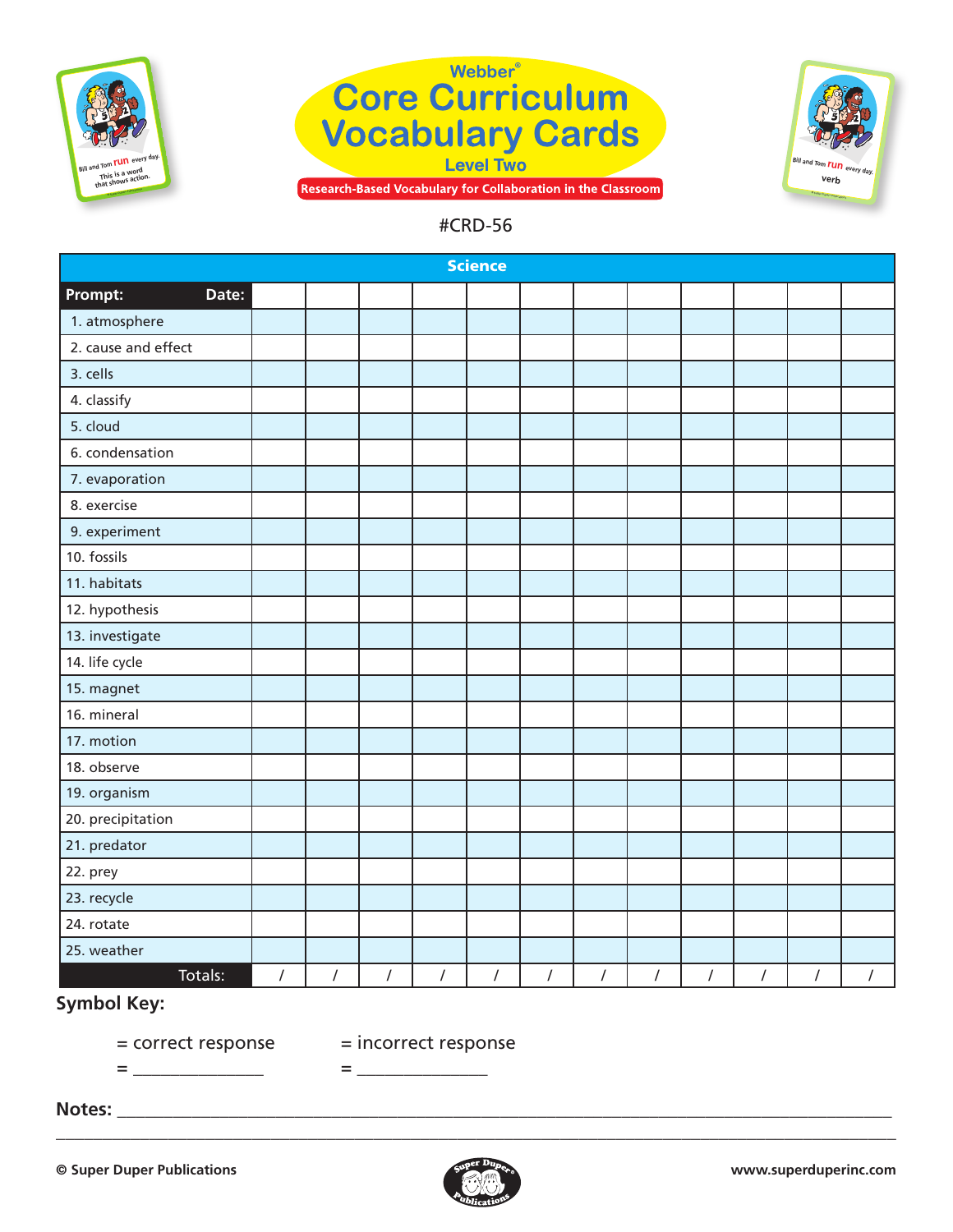





|                        |            |                |                |            | <b>Social Studies</b> |            |            |                |                |                |                |                      |
|------------------------|------------|----------------|----------------|------------|-----------------------|------------|------------|----------------|----------------|----------------|----------------|----------------------|
| Prompt:<br>Date:       |            |                |                |            |                       |            |            |                |                |                |                |                      |
| 1. ancestor            |            |                |                |            |                       |            |            |                |                |                |                |                      |
| 2. capital             |            |                |                |            |                       |            |            |                |                |                |                |                      |
| 3. cardinal directions |            |                |                |            |                       |            |            |                |                |                |                |                      |
| 4. community           |            |                |                |            |                       |            |            |                |                |                |                |                      |
| 5. compass rose        |            |                |                |            |                       |            |            |                |                |                |                |                      |
| 6. continent           |            |                |                |            |                       |            |            |                |                |                |                |                      |
| 7. culture             |            |                |                |            |                       |            |            |                |                |                |                |                      |
| 8. demand              |            |                |                |            |                       |            |            |                |                |                |                |                      |
| 9. folktale            |            |                |                |            |                       |            |            |                |                |                |                |                      |
| 10. generation         |            |                |                |            |                       |            |            |                |                |                |                |                      |
| 11. geography          |            |                |                |            |                       |            |            |                |                |                |                |                      |
| 12. goods              |            |                |                |            |                       |            |            |                |                |                |                |                      |
| 13. government         |            |                |                |            |                       |            |            |                |                |                |                |                      |
| 14. landform           |            |                |                |            |                       |            |            |                |                |                |                |                      |
| 15. leader             |            |                |                |            |                       |            |            |                |                |                |                |                      |
| 16. map key            |            |                |                |            |                       |            |            |                |                |                |                |                      |
| 17. natural resource   |            |                |                |            |                       |            |            |                |                |                |                |                      |
| 18. region             |            |                |                |            |                       |            |            |                |                |                |                |                      |
| 19. rural              |            |                |                |            |                       |            |            |                |                |                |                |                      |
| 20. service            |            |                |                |            |                       |            |            |                |                |                |                |                      |
| 21. suburban           |            |                |                |            |                       |            |            |                |                |                |                |                      |
| 22. supply             |            |                |                |            |                       |            |            |                |                |                |                |                      |
| 23. timeline           |            |                |                |            |                       |            |            |                |                |                |                |                      |
| 24. trade              |            |                |                |            |                       |            |            |                |                |                |                |                      |
| 25. urban              |            |                |                |            |                       |            |            |                |                |                |                |                      |
| Totals:                | $\sqrt{2}$ | $\overline{1}$ | $\overline{I}$ | $\sqrt{ }$ | $\overline{1}$        | $\sqrt{ }$ | $\sqrt{ }$ | $\overline{I}$ | $\overline{I}$ | $\overline{I}$ | $\overline{1}$ | $\sqrt{\phantom{a}}$ |

# **Symbol Key:**

= correct response = incorrect response

= \_\_\_\_\_\_\_\_\_\_\_\_\_\_ = \_\_\_\_\_\_\_\_\_\_\_\_\_\_

**Notes:** \_\_\_\_\_\_\_\_\_\_\_\_\_\_\_\_\_\_\_\_\_\_\_\_\_\_\_\_\_\_\_\_\_\_\_\_\_\_\_\_\_\_\_\_\_\_\_\_\_\_\_\_\_\_\_\_\_\_\_\_\_\_\_\_\_\_\_\_\_\_\_\_\_\_\_\_\_\_\_\_\_\_\_